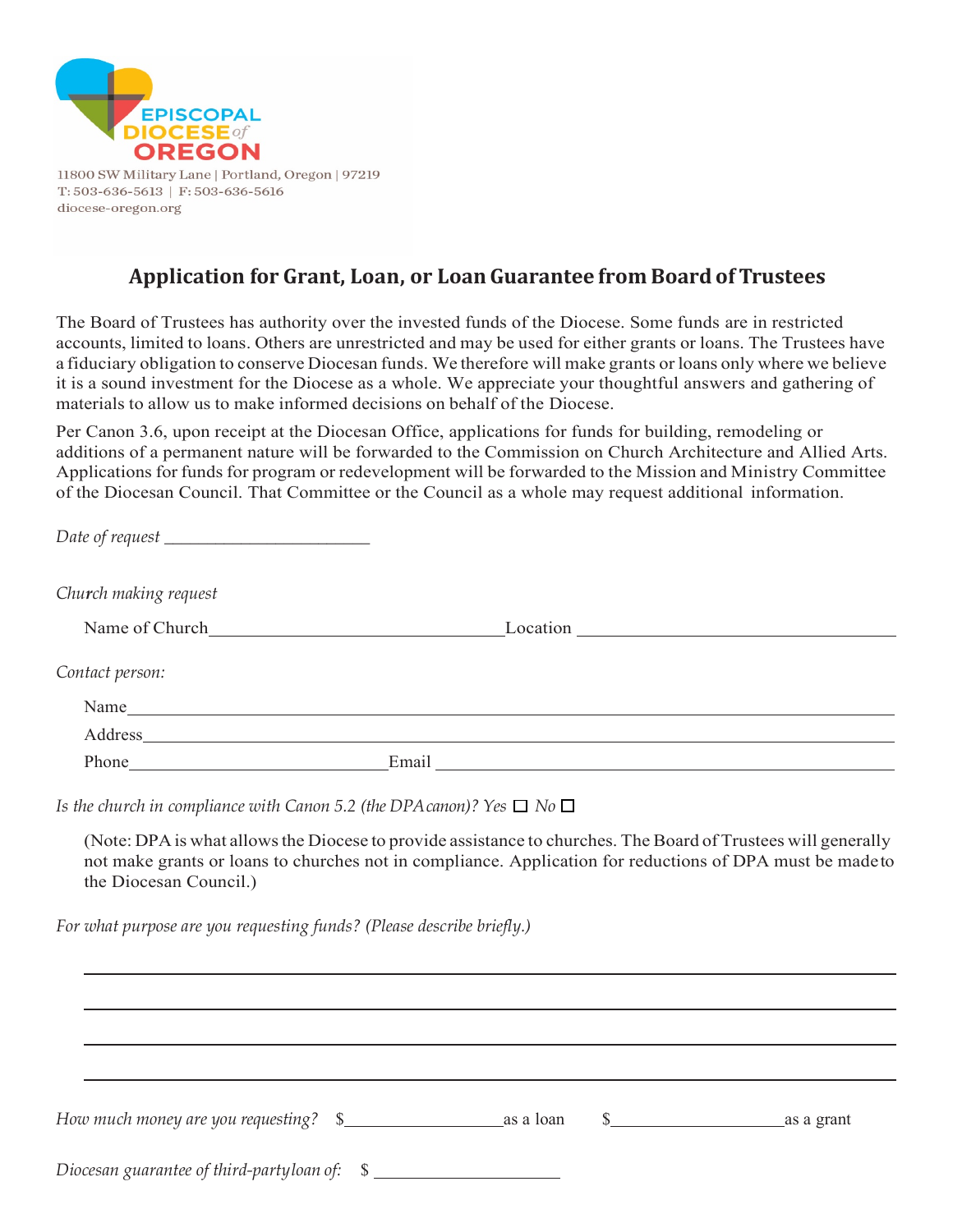## **Please include the following information and documentation:**

| 1. | What is the anticipated overall cost of the project?<br>$\sim$                                                                                                                                                                                                                                                                                                                                                                                                                              |
|----|---------------------------------------------------------------------------------------------------------------------------------------------------------------------------------------------------------------------------------------------------------------------------------------------------------------------------------------------------------------------------------------------------------------------------------------------------------------------------------------------|
| 2. | Descriptions of this project. (These may be original to this application or may be, for example, parish newsletters or<br>reports within Annual Reports. If it is a new building or remodel, include architectural drawings.)                                                                                                                                                                                                                                                               |
|    |                                                                                                                                                                                                                                                                                                                                                                                                                                                                                             |
| 3. | Within the past five years, has the church created or updated a mission or vision statement, a long-range parish<br>plan, a parish profile, or any similar document?<br>$Yes \Box No \Box If''yes," please provide a copy.$                                                                                                                                                                                                                                                                 |
|    | N/A                                                                                                                                                                                                                                                                                                                                                                                                                                                                                         |
| 4. | Year of last audit submitted: Year ___________                                                                                                                                                                                                                                                                                                                                                                                                                                              |
| 5. | A description of how this project fits with the Diocesan Mission Plan?<br>(A copy of the Diocesan Mission Plan is posted on the Diocesan website)                                                                                                                                                                                                                                                                                                                                           |
|    | Enclosed $\square$                                                                                                                                                                                                                                                                                                                                                                                                                                                                          |
| 6. | The most recent three Annual Reports<br>Enclosed $\square$                                                                                                                                                                                                                                                                                                                                                                                                                                  |
| 7. | A current year-to-date financial statement (including balance sheet). Also enclose annual financial statements and<br>balance sheets for each of the preceding three years if they are not already included in the Annual Reports.                                                                                                                                                                                                                                                          |
|    |                                                                                                                                                                                                                                                                                                                                                                                                                                                                                             |
| 8. | If this is a building project, a copy of the church's property tax statement showing assessed and market values.<br>Enclosed $\square$<br>N/A                                                                                                                                                                                                                                                                                                                                               |
| 9. | Does the church have an endowment fund?<br>Yes $\Box$ No $\Box$ If "yes," please attach a description of the fund, including any restrictions on its use.<br>Enclosed $\square$                                                                                                                                                                                                                                                                                                             |
|    | 10. Does the church have any outstanding loans?<br>Yes $\Box$ No $\Box$ If "yes," list the lender's name, date of origination, date of maturity, unpaid balance, amount of<br>original loan, and monthly payment amount and status.<br>labeled and the state of the state of the state of the state of the state of the state of the state of the state of the state of the state of the state of the state of the state of the state of the state of the state of th<br>Enclosed $\square$ |
|    | 11. Has an energy audit been conducted and the results considered in the development of this project? (See Energy<br>Trust of Oregon, or your local utility to arrange an audit.)<br>$Yes \Box No \Box$<br>If yes, please attach the report.<br>Enclosed $\square$<br>labeled<br>N/A<br><u> 1989 - Johann Stoff, deutscher Stoffen und der Stoffen und der Stoffen und der Stoffen und der Stoffen und der</u>                                                                              |